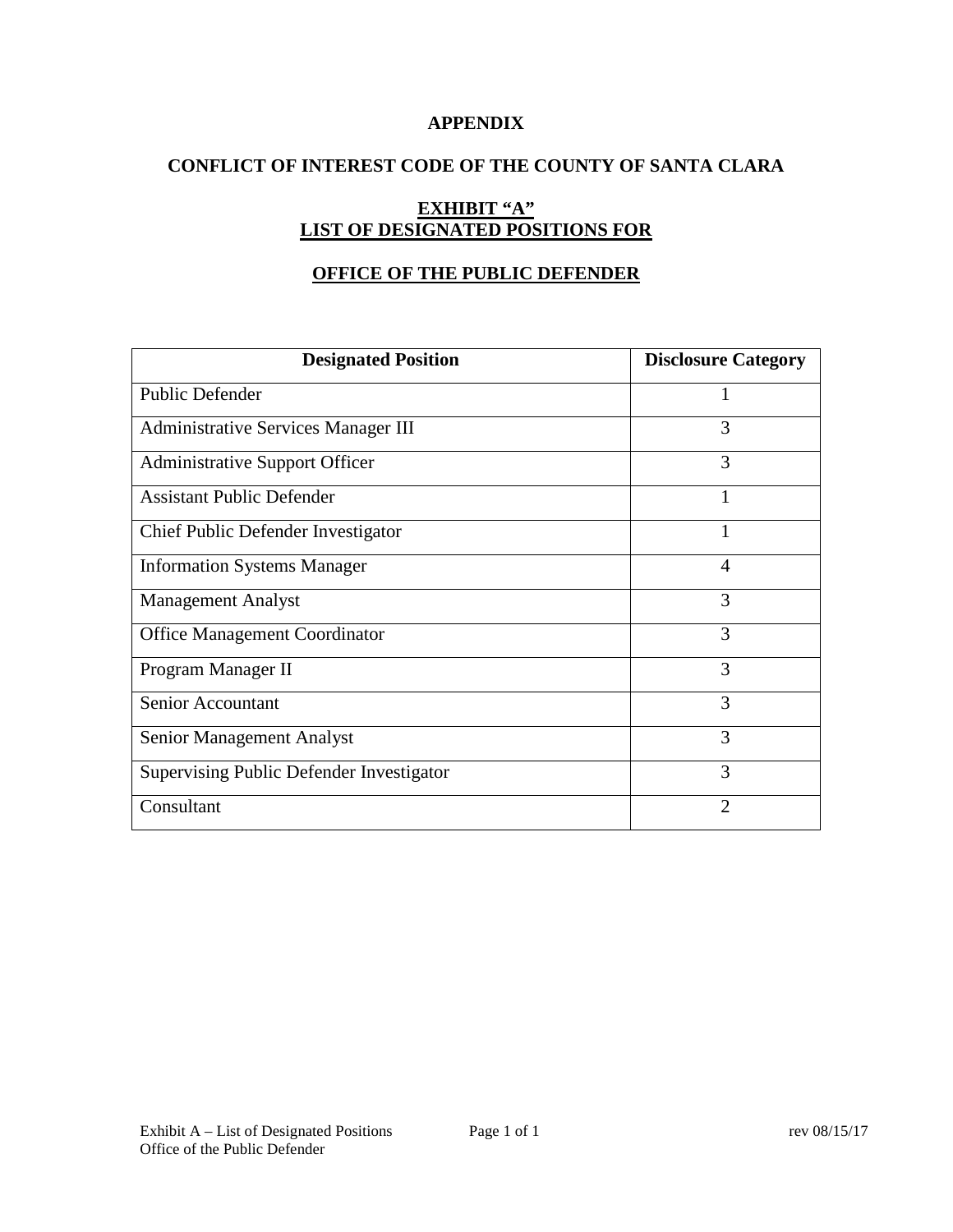#### **APPENDIX**

### **CONFLICT OF INTEREST CODE OF THE COUNTY OF SANTA CLARA**

## **EXHIBIT "B" DISCLOSURE CATEGORIES FOR**

## **OFFICE OF THE PUBLIC DEFENDER**

Pursuant to the County of Santa Clara's Conflict of Interest Code, Disclosure Categories 1 and 2 shall read as follows for all Code Agencies.

**Disclosure Category 1:** Persons in this category shall disclose:

(1) all investments in, business positions in, and income (including gifts, loans and travel payments) from:

(a) all sources that provide, plan to provide, or have provided in the last two years, facilities, goods, software, hardware, or related technology, equipment, vehicles, machinery or services, including training or consulting services, to the County;

(b) all sources that are subject to the regulatory, monitoring, investigatory, enforcement, valuation, certification, permit or licensing authority of, or have an application for a license, permit or certificate pending before, the County;

(c) all sources that receive, are planning to apply to receive, or have received in the last two years, grants or other monies from or through the County; and sources that receive referrals to provide assessments and/or treatments that are required or recommended by the County; and

(2) all interests in real property in the County of Santa Clara located entirely or partly within the County, or within two miles of County boundaries, or of any land owned or used by the County.

**Disclosure Category 2:** Each Consultant shall disclose: (1) all investments in, business positions in, and income (including gifts, loans and travel payments) from: (a) all sources that provide, plan to provide, or have provided in the last two years, facilities, goods, software, hardware, or related technology, equipment, vehicles, machinery or services, including training or consulting services, to the County; (b) all sources that are subject to the regulatory, monitoring, investigatory, enforcement, valuation, certification, permit or licensing authority of, or have an application for a license, permit or certificate pending before, the County; (c) all sources that receive, are planning to apply to receive, or have received in the last two years, grants or other monies from or through the County; and